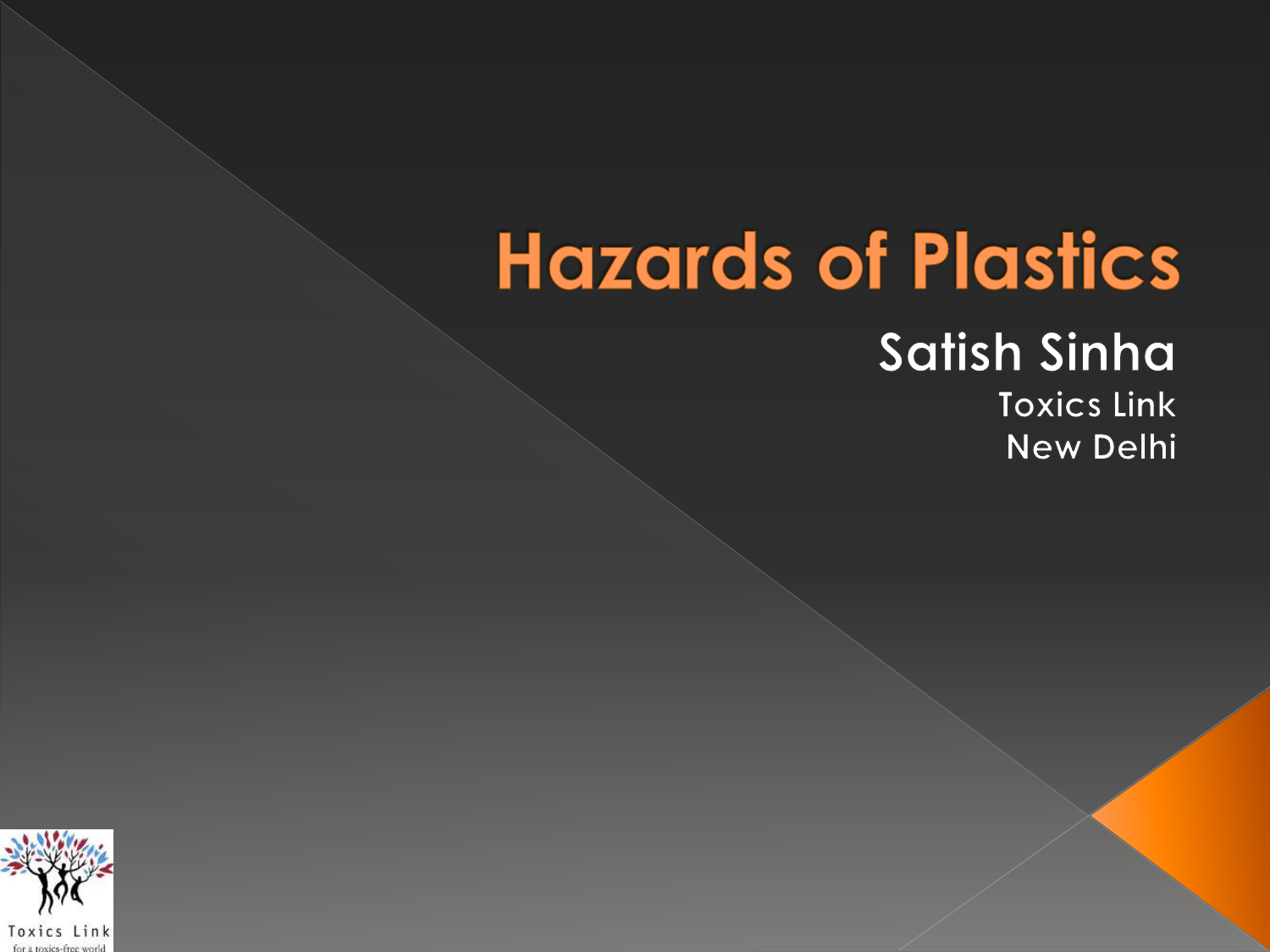



- **Not for profit, non governmental organisation**
- **Environmental -health issues relating to toxics, chemicals and waste for over 20 years**
- **Hazardous, bio medical, municipal waste, plastic waste, ewaste, food safety and chemicals management**
- **International networks IPEN, ZMWG etc**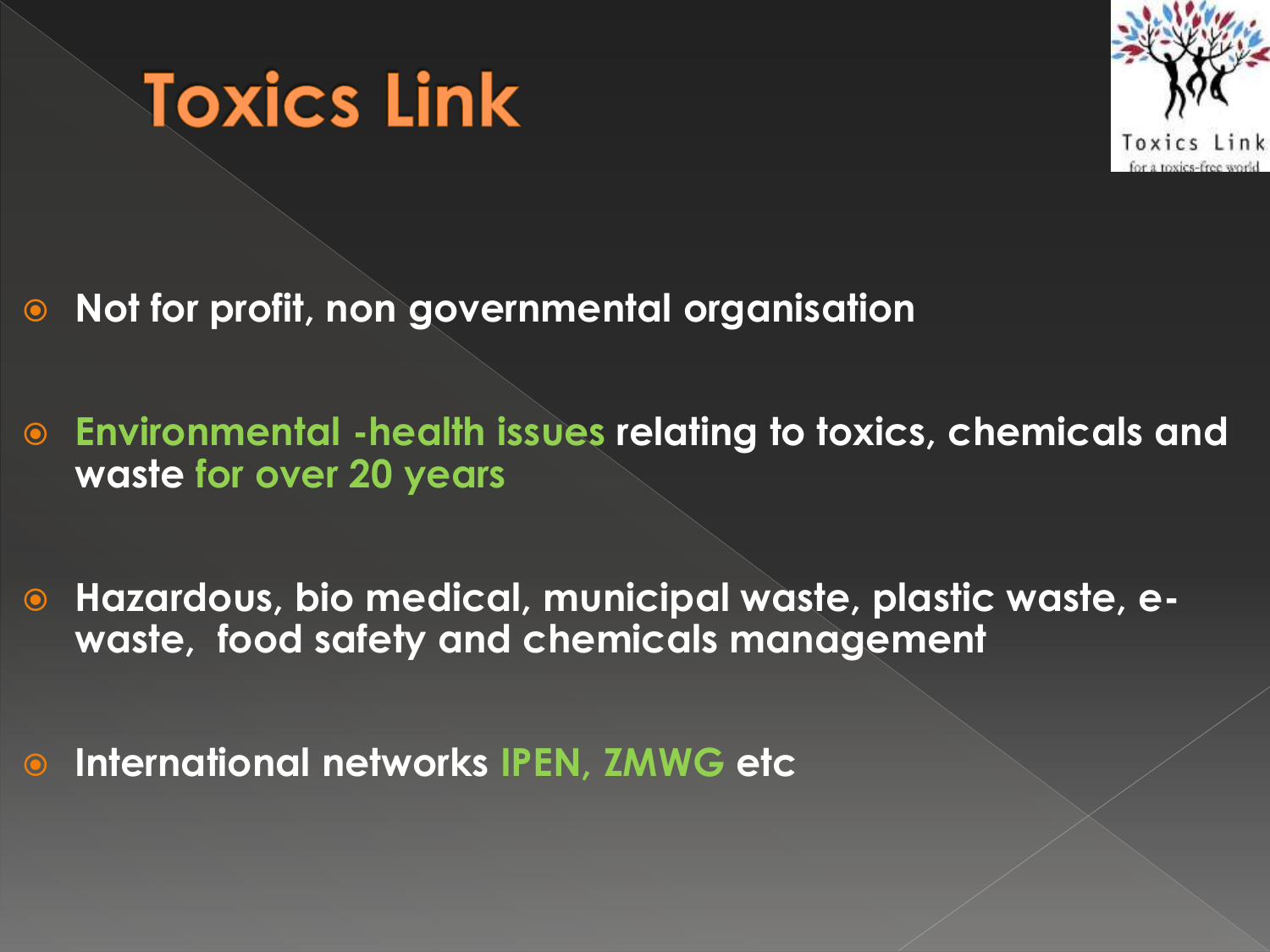#### **Plastics** - the most wide spread material

- Synthetic or semisynthetic polymerized products
- **•** Hydrocarbon compound, petroleum derived product from fossil feedstock
- o Durable, low density, lightweight, corrosion resistant, inexpensive and water and shock resistant



Toxics Link



Source: Ryan, A Brief History of Marine Litter Research, in M. Bergmann, L. Gutow, M. Klages (Eds.), Marine Anthropogenic Litter, Berlin Springer, 2015; **Plastics Europe**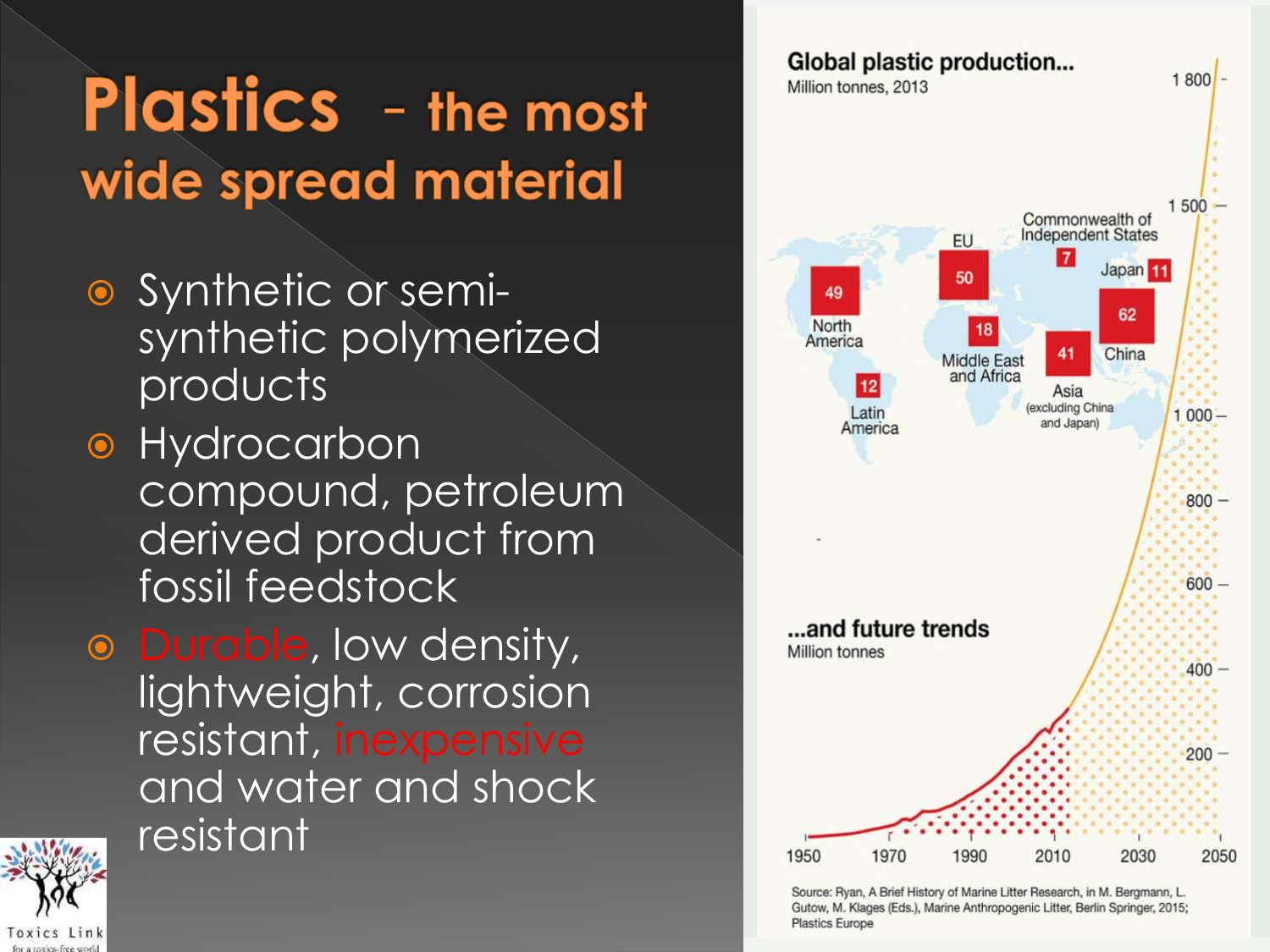# The ever increasing Plastic Economy

- **The global plastic product market is growing @ 3% /year**
- **2016: worth \$ 1.06 trillion**
- **2020: worth \$ 1.175 trillion (expected)**



#### **India's growth of Plastic market is higher than its GDP (7%)**

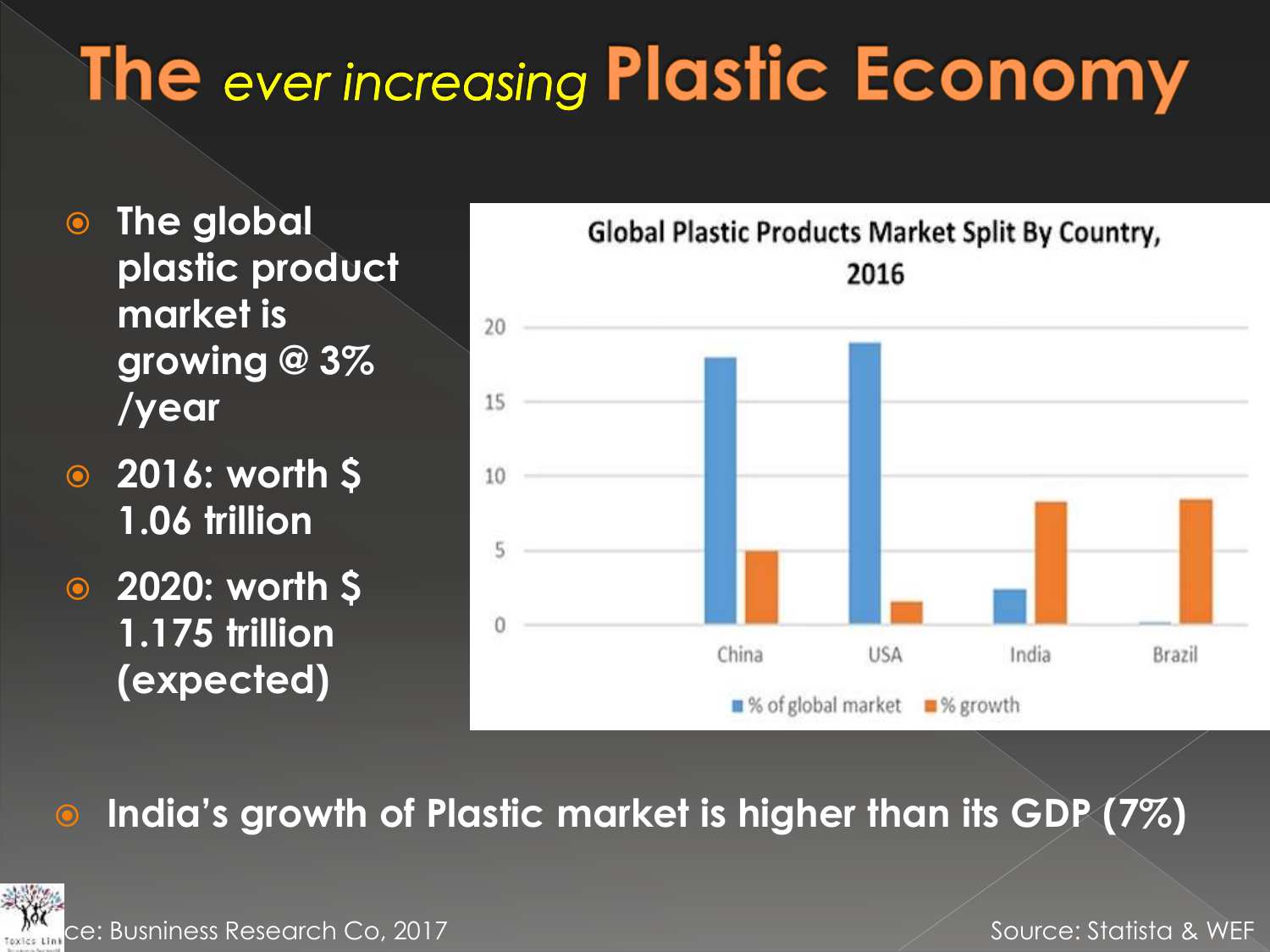## **Plastic: the case in India**

#### ● Plastic consumption in India: 12.8 million ton/year

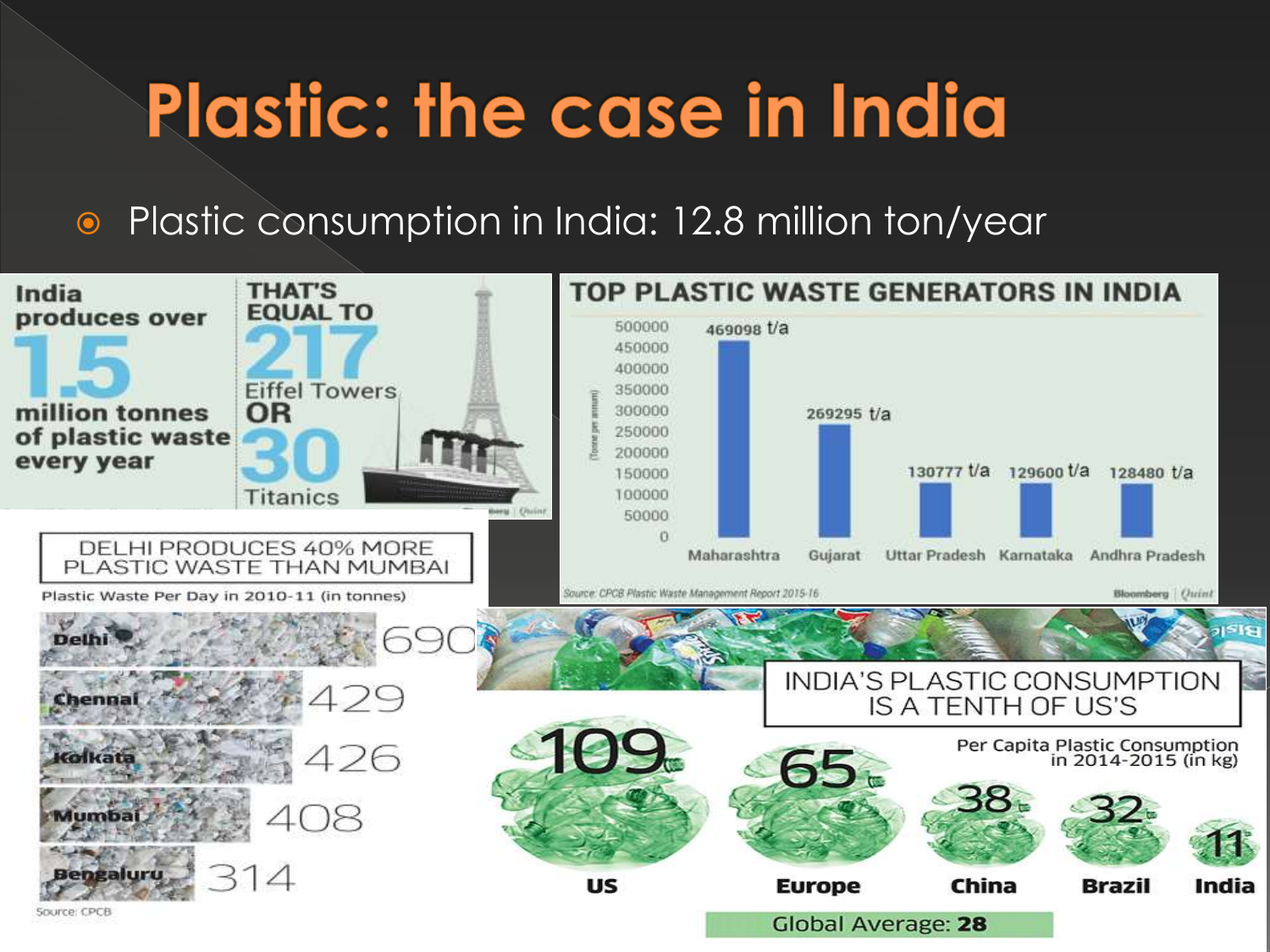### **Where are we?**

- **Only 9% recycled,** everything else is going to air, water or soil
- Plastic waste: mostly unmanaged, some not manageable and ever increasing

#### How much plastic is there?

An estimated 8.3bn tonnes of virgin plastic has been produced to date





If current production and waste management trends continue, roughly 12bn tonnes of plastic waste will be in landfills or the natural environment by 2050.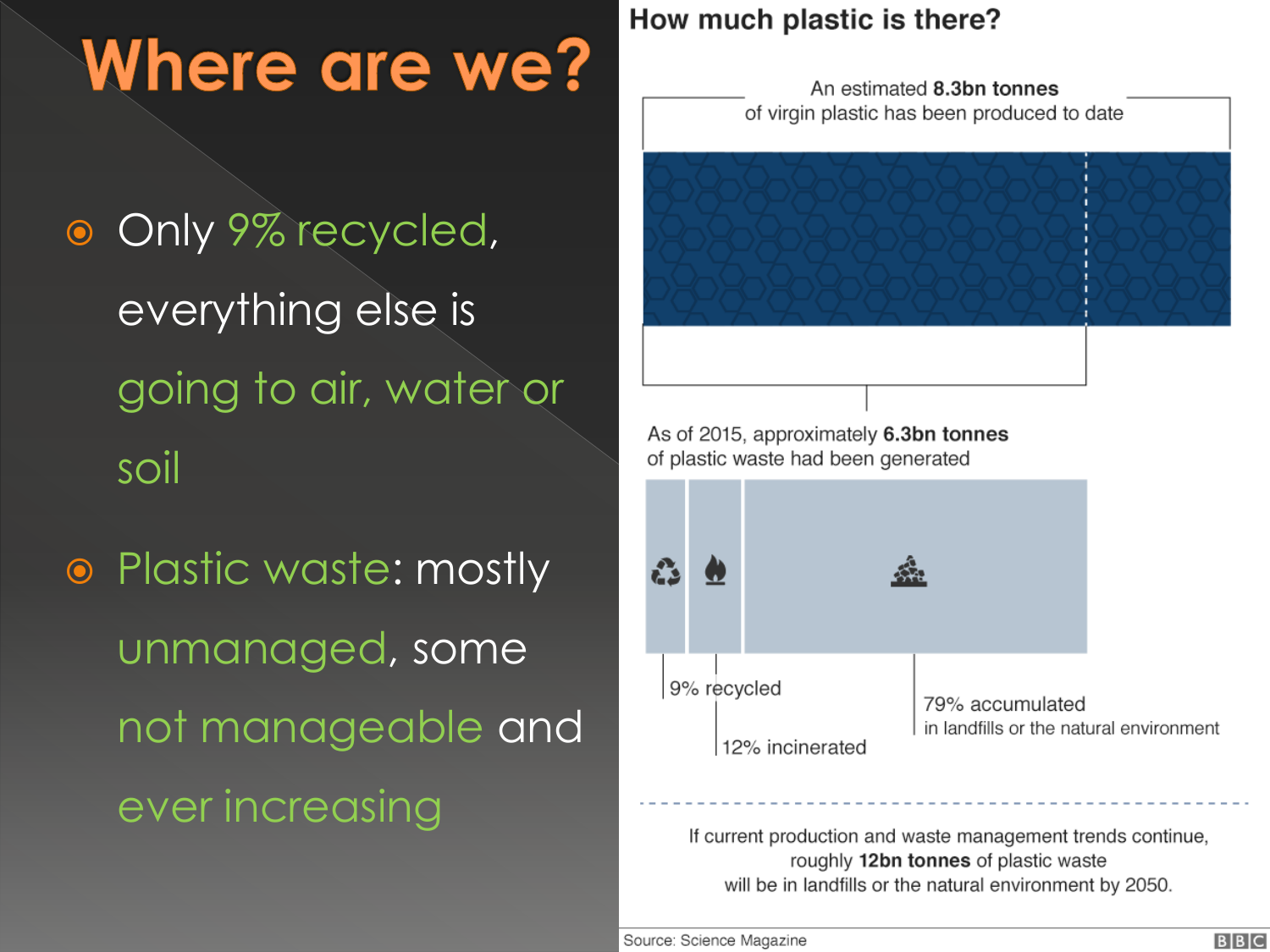

# SDG sets target for....

#### **SDG 14: Life below water**



 By 2025, prevent and *significantly reduce marine pollution* of all kinds, in particular from land-based activities, *including marine debris…*

#### **Where are we?**





**Species affected by** 

**Sea turtles Sea birds Marine** 

86%





**mammals**

**marine debris Of all their population is suffering for marine plastic pollution**

**Of all ocean litter is plastic**

Source: Ocean Conference, UN, 2017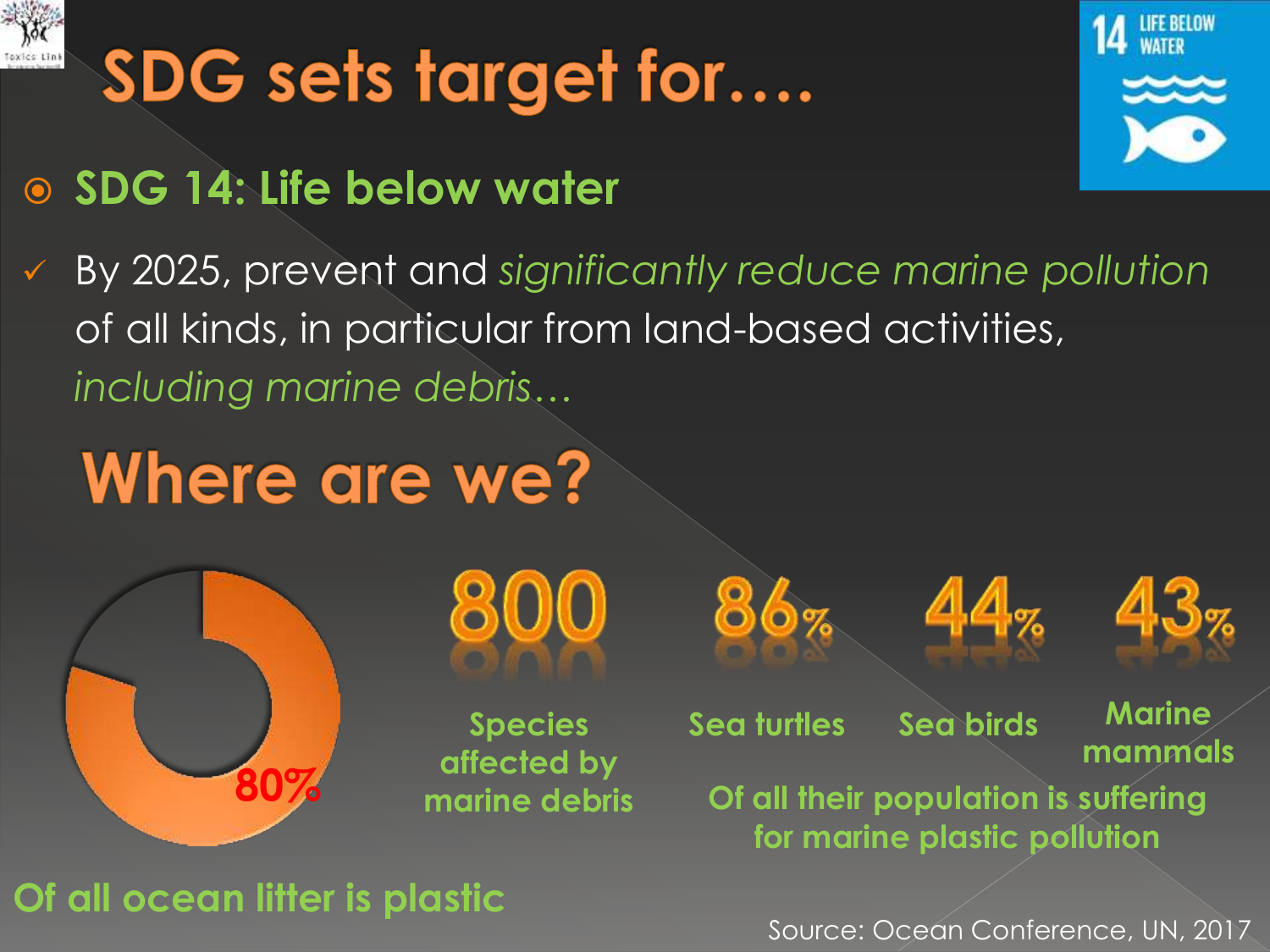### **Plastics in the Oceans**

**More than 8 million tons of Plastic are dumped in the oceans every year**

*Equals to 1 garbage truck of plastic every minute each day 70-80% is from land based source Total 100 million tons of plastic!*

**1 in 3 marine mammal species found entangled in marine litter**

*100,000 marine mammals and 1 million sea birds die per year due to entanglement and ingestion of marine debris Over 90% of all seabirds have plastic in their stomachs*

**Reduces marine productivity & services**

*Economic loss from marine debris in the APEC region in fishing, shipping, and tourism industries estimated at US\$1.265 billion annually*

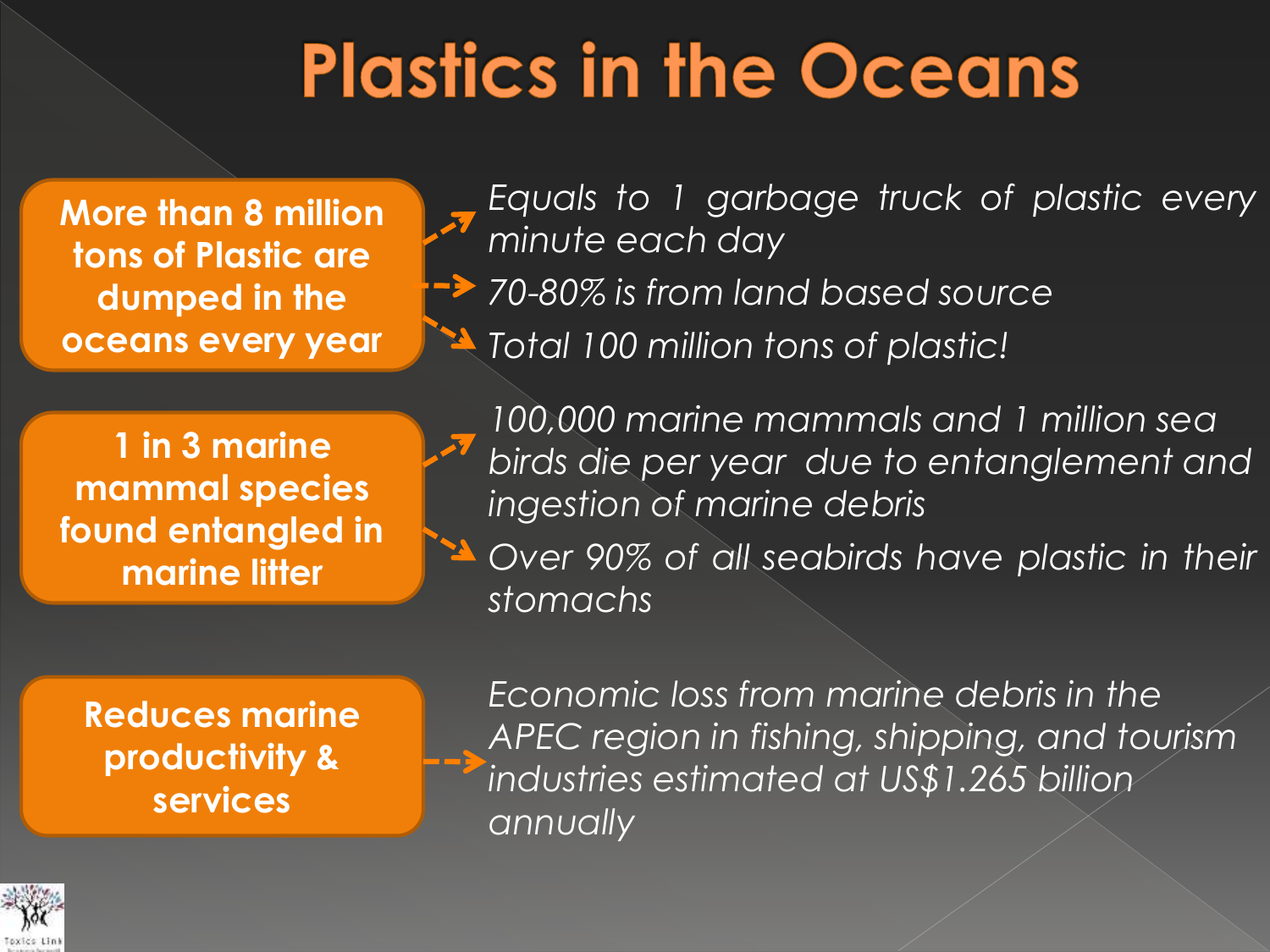# **Plastic Toxicity**

**Ingredients/additives/plasticizer**: BPA, styrene, vinyl chloride, BFR, phthalates, lead compounds



for a toxics-free voor-

**Toxic & hazardous chemicals leach out at all stage of plastic life cycle Goes to** 

**Doesn't decompose. Breaks down, gets smaller**

> …. ….  $\mathbb{R}^2$

**environment, contaminates water, food**

**Enters the food chain**

> **Impacts health**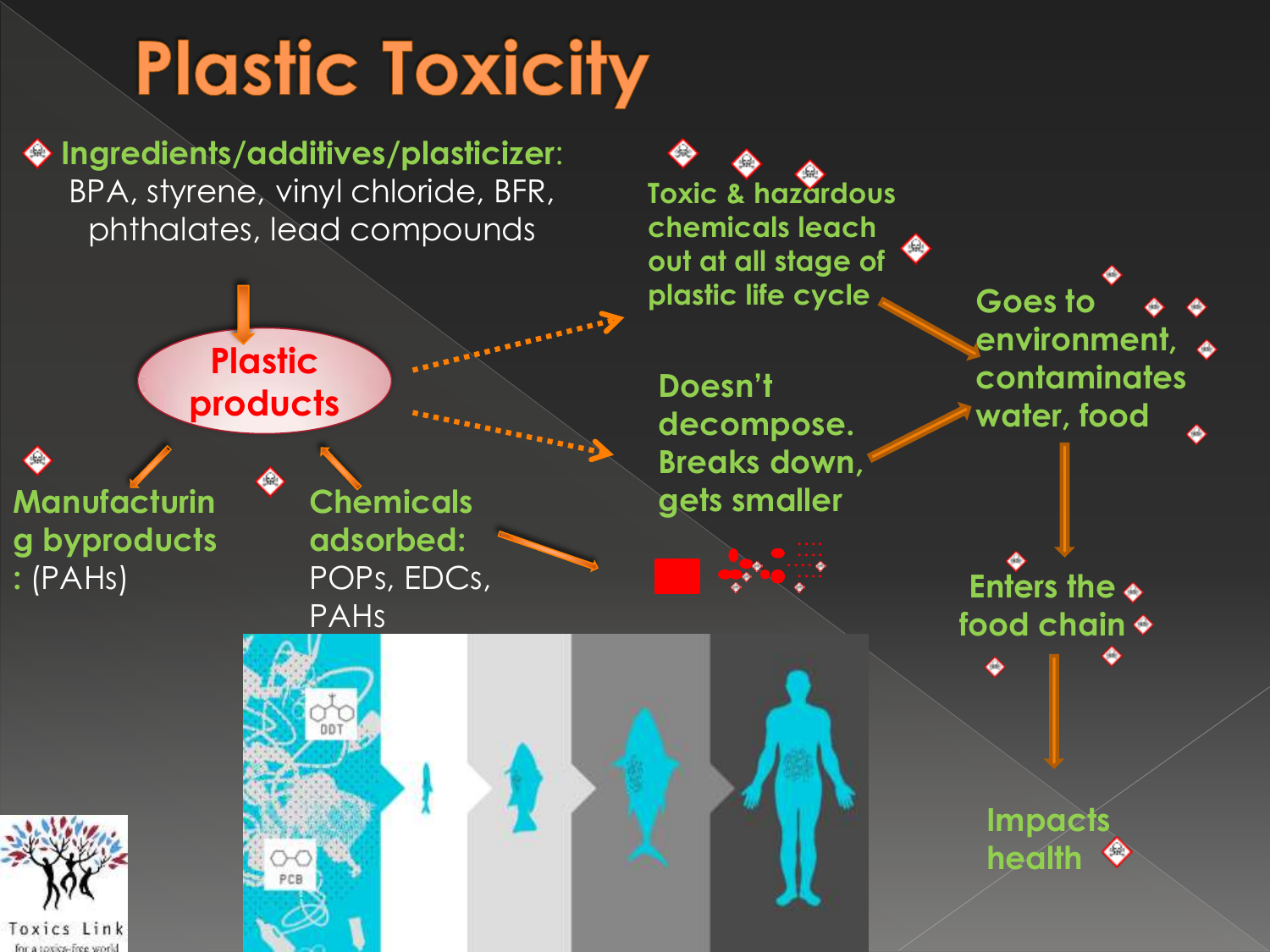# **Impacts of the Plastic Toxins!**

- Phthalates: estrogenic compound, disrupt endocrine function & reproductive systems, acute & chronically toxic to aquatic microbes, algae, fish, invertebrate
- BFRs: considered the most hazardous, neurotoxic effect, alter thyroid hormone function
- BPA: endocrine disruptor, neuro-, reproductive & developmental toxicity, cancer risk (breast, prostate, etc.)
- Styrene & vinyl chloride: carcinogenic, mutagenic
- Solvents, initiators, catalysts used are toxics, can be flammable, cause respiratory & skin problems



Heavy metals- Lead, cadbium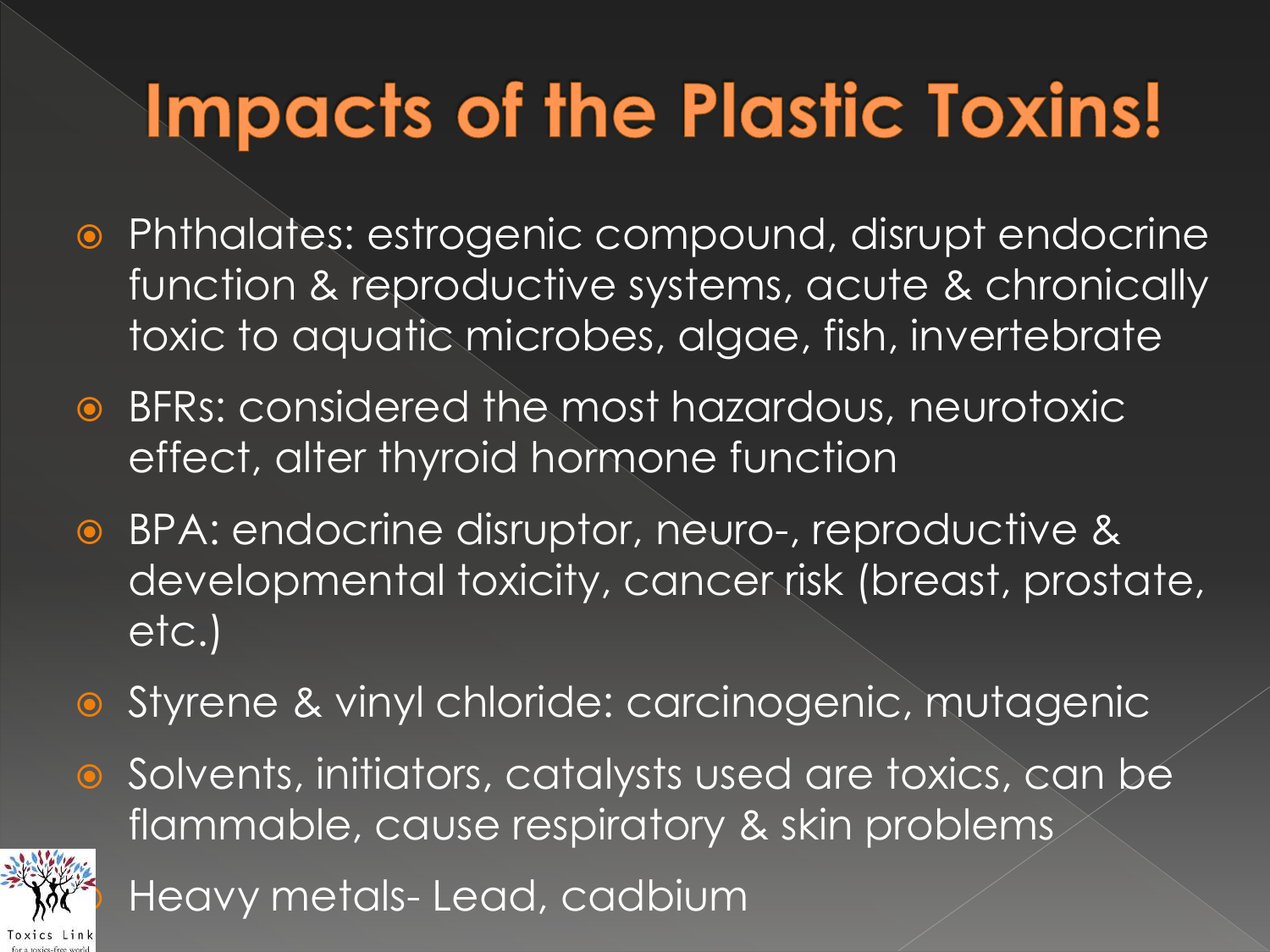# **Hazards of Single Use Plastics**

**Designed to be used only once before they are disposed of or** 



**These plastics :**

- **Break up, not break down – permanent pollution**
	- **Mostly down recycled or landfilled**
	- **'ESCAPE' &become**

**'accidental litter'**

- **End up in waterways and the ocean**
- **Transfer to the food chain carrying pollutants**



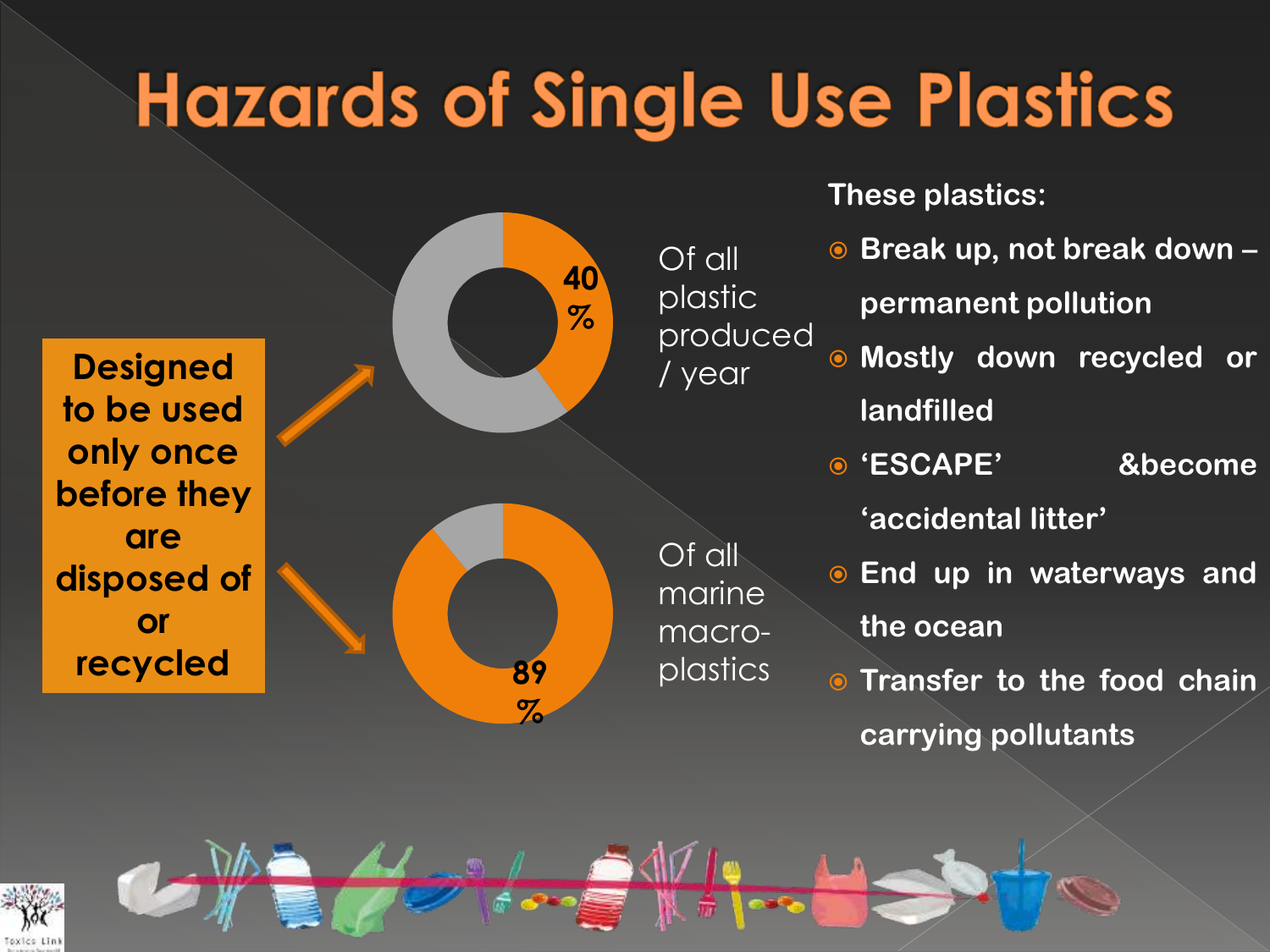# **Microplastics**

- synthetic or semi-synthetic, solid, water insoluble, high polymer plastic particles of a size range below 5mm.
- **Used both as a raw material for a number of** products and produced from degradation of any plastic product
- Small size allows them to pass through wastewater treatment plants and reach the oceans through surface water bodies and rivers
- **•** Microplastics are non-biodegradable and persistent in marine and freshwater

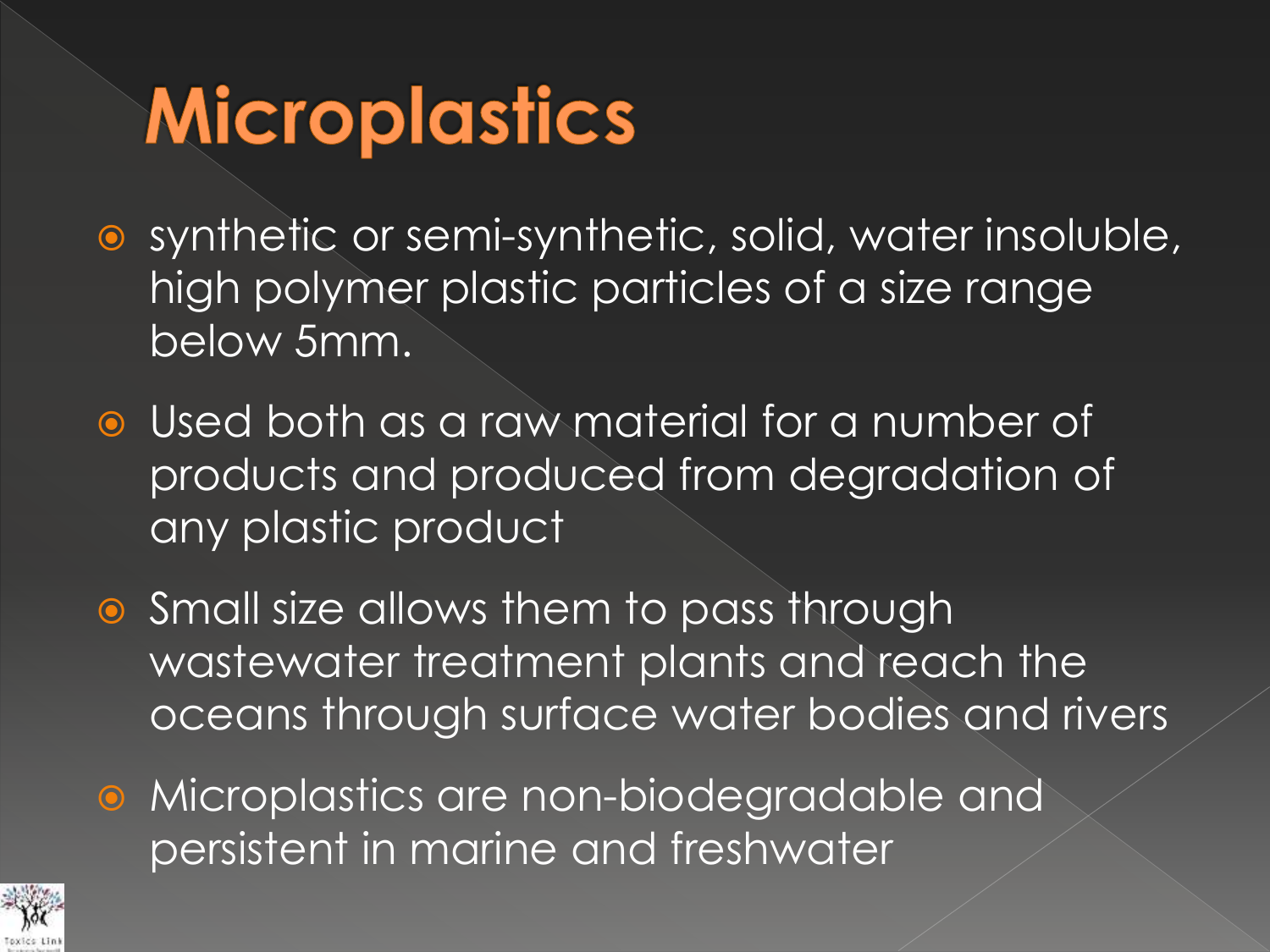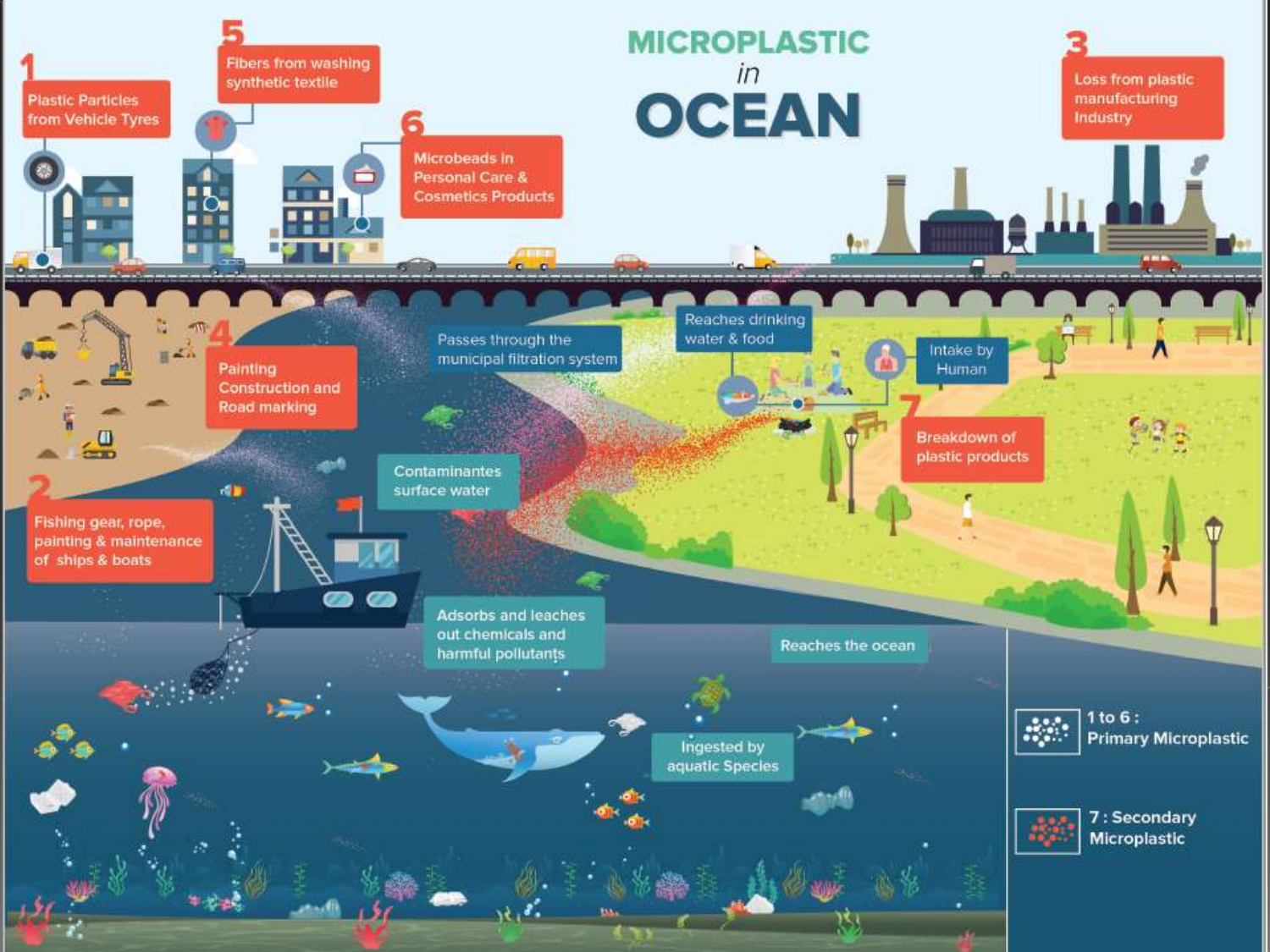#### **Recent Studies on Microplastic - India**

- **17** tap water samples were collected from Delhi NCR
- **82 %** (14 samples) were found positive for microscopic plastic fibers

#### **Tap Water Packaged Drinking Water**

- **Tested 259 individual bottles from 27 different lots across 11 brands, Purchased from 19 locations in 9 countries**
- **93% of bottled water showed some sign of microplastic contamination**

#### **Cosmetics**

- Tested rinse-off and leave-on cosmetic products
- 28% of all the tested products contain microplastics.
- 38% of the rinse-off products are detected with microplastics (include international)
- •**50%** of the face wash products and **67%** of the facial scrubs are found to contain microplastics
- Predominating microplastics detected in the product samples is polyethylene.